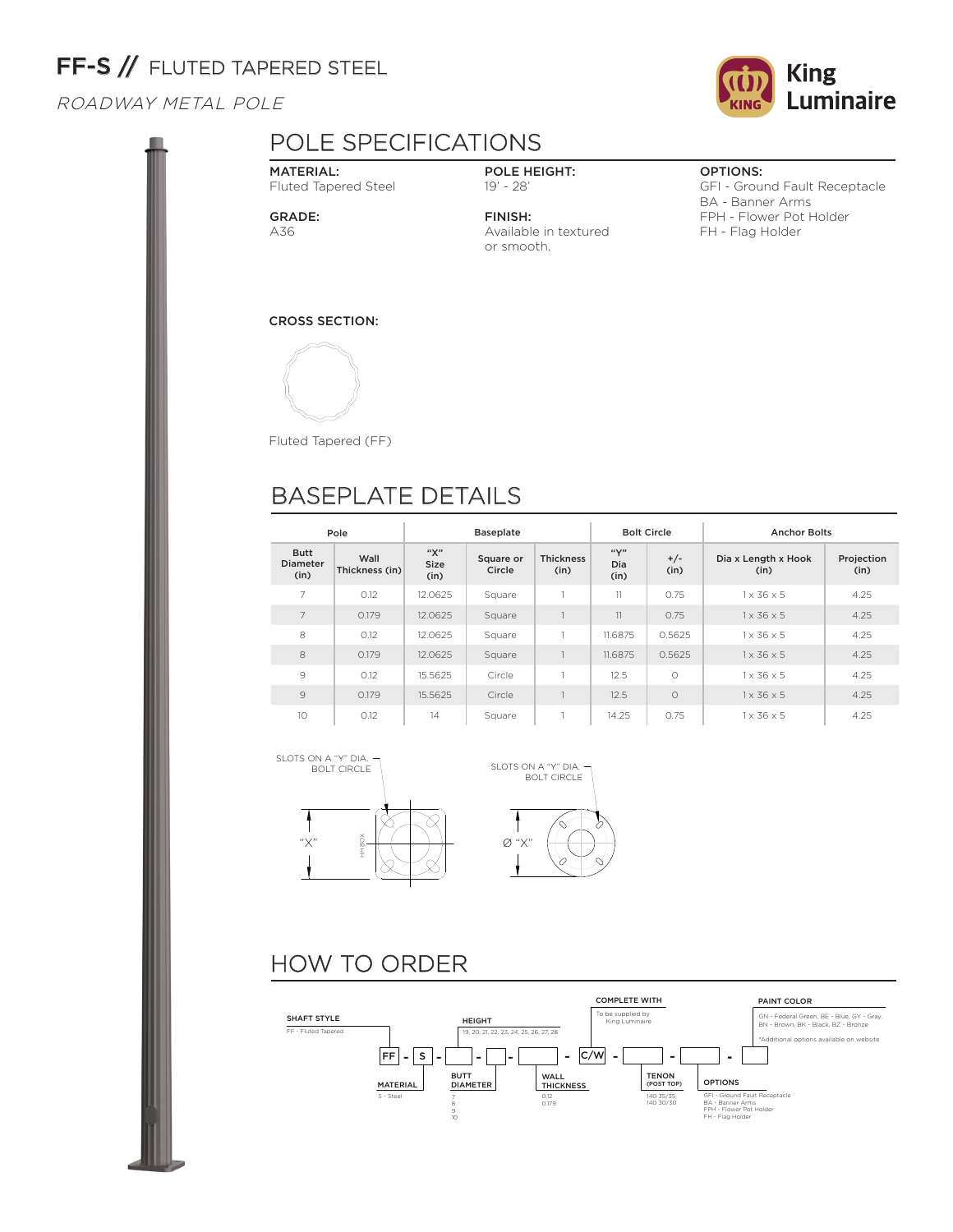FF Steel // Pole Details

FF Steel // Pole Details

### SHAFT DETAILS **SHAFT DETAILS**

| <b>Nominal Mounting</b><br>Height (ft) | <b>Catalog Code</b> | Grade | <b>Butt</b><br>(in) | Tip<br>(in) | <b>Wall Thickness (in)</b> | Handhole                        | Wt.<br>$(lbs)*$ |
|----------------------------------------|---------------------|-------|---------------------|-------------|----------------------------|---------------------------------|-----------------|
| 19                                     | FF-S-19-7-0.12      | A36   | 7                   | 4.34        | O.12                       | 3" x 5" Reinforced (MIN 14" AG) | 170.0           |
|                                        | FF-S-19-7-0.179     | A36   | 7                   | 4.34        | 0.179                      | 3" x 5" Reinforced (MIN 14" AG) | 231.0           |
| 20                                     | FF-S-20-7-0.12      | A36   | 7                   | 4.2         | 0.12                       | 3" x 5" Reinforced (MIN 14" AG) | 175.0           |
|                                        | FF-S-20-7-0.179     | A36   | 7                   | 4.2         | 0.179                      | 3" x 5" Reinforced (MIN 14" AG) | 238.0           |
|                                        | FF-S-20-8-0.12      | A36   | 8                   | 5.2         | 0.12                       | 3" x 5" Reinforced (MIN 14" AG) | 199.0           |
|                                        | FF-S-20-8-0.179     | A36   | 8                   | 5.2         | 0.179                      | 3" x 5" Reinforced (MIN 14" AG) | 274.0           |
| 21                                     | FF-S-21-7-0.12      | A36   | 7                   | 4.06        | 0.12                       | 3" x 5" Reinforced (MIN 14" AG) | 180.0           |
|                                        | FF-S-21-7-0.179     | A36   | 7                   | 4.06        | 0.179                      | 3" x 5" Reinforced (MIN 14" AG) | 245.0           |
|                                        | FF-S-21-8-0.12      | A36   | 8                   | 5.06        | 0.12                       | 3" x 5" Reinforced (MIN 14" AG) | 205.0           |
|                                        | FF-S-21-8-0.179     | A36   | 8                   | 5.06        | 0.179                      | 3" x 5" Reinforced (MIN 14" AG) | 283.0           |
|                                        | FF-S-21-9-0.12      | A36   | 9                   | 6.06        | 0.12                       | 3" x 5" Reinforced (MIN 16" AG) | 244.0           |
|                                        | FF-S-21-9-0.179     | A36   | $\mathcal{G}$       | 6.06        | 0.179                      | 3" x 5" Reinforced (MIN 16" AG) | 334.0           |
| 22                                     | FF-S-22-8-0.12      | A36   | 8                   | 4.92        | O.12                       | 3" x 5" Reinforced (MIN 14" AG) | 211.0           |
|                                        | FF-S-22-8-0.179     | A36   | 8                   | 4.92        | 0.179                      | 3" x 5" Reinforced (MIN 14" AG) | 292.0           |
|                                        | FF-S-22-9-0.12      | A36   | 9                   | 5.92        | 0.12                       | 3" x 5" Reinforced (MIN 16" AG) | 251.0           |
|                                        | FF-S-22-9-0.179     | A36   | $\mathcal{G}$       | 5.92        | 0.179                      | 3" x 5" Reinforced (MIN 16" AG) | 345.0           |
| 23                                     | FF-S-23-8-0.12      | A36   | 8                   | 4.78        | 0.12                       | 3" x 5" Reinforced (MIN 14" AG) | 217.0           |
|                                        | FF-S-23-8-0.179     | A36   | 8                   | 4.78        | 0.179                      | 3" x 5" Reinforced (MIN 14" AG) | 301.0           |
|                                        | FF-S-23-9-0.12      | A36   | 9                   | 5.78        | 0.12                       | 3" x 5" Reinforced (MIN 16" AG) | 258.0           |
|                                        | FF-S-23-9-0.179     | A36   | $\mathcal{G}$       | 5.78        | 0.179                      | 3" x 5" Reinforced (MIN 16" AG) | 355.0           |
| 24                                     | FF-S-24-8-0.12      | A36   | 8                   | 4.64        | 0.12                       | 3" x 5" Reinforced (MIN 14" AG) | 223.0           |
|                                        | FF-S-24-8-0.179     | A36   | 8                   | 4.64        | 0.179                      | 3" x 5" Reinforced (MIN 14" AG) | 309.0           |
|                                        | FF-S-24-9-0.12      | A36   | $\mathcal{G}$       | 5.64        | O.12                       | 3" x 5" Reinforced (MIN 16" AG) | 264.0           |
|                                        | FF-S-24-9-0.179     | A36   | $\mathcal{Q}$       | 5.64        | 0.179                      | 3" x 5" Reinforced (MIN 16" AG) | 365.0           |
| 25                                     | FF-S-25-8-0.12      | A36   | 8                   | 4.5         | 0.12                       | 3" x 5" Reinforced (MIN 14" AG) | 228.0           |
|                                        | FF-S-25-8-0.179     | A36   | 8                   | 4.5         | 0.179                      | 3" x 5" Reinforced (MIN 14" AG) | 317.0           |
|                                        | FF-S-25-9-0.12      | A36   | $\mathcal{G}$       | 5.5         | 0.12                       | 3" x 5" Reinforced (MIN 16" AG) | 271.0           |
|                                        | FF-S-25-9-0.179     | A36   | $\mathcal{G}$       | 5.5         | 0.179                      | 3" x 5" Reinforced (MIN 16" AG) | 375.0           |
| 26                                     | FF-S-26-8-0.12      | A36   | 8                   | 4.36        | 0.12                       | 3" x 5" Reinforced (MIN 14" AG) | 233.0           |
|                                        | FF-S-26-8-0.179     | A36   | 8                   | 4.36        | 0.179                      | 3" x 5" Reinforced (MIN 14" AG) | 324.0           |
|                                        | FF-S-26-9-0.12      | A36   | $\mathcal{G}$       | 5.36        | O.12                       | 3" x 5" Reinforced (MIN 16" AG) | 278.0           |
|                                        | FF-S-26-9-0.179     | A36   | 9                   | 5.36        | 0.179                      | 3" x 5" Reinforced (MIN 16" AG) | 384.0           |
| 27                                     | FF-S-27-8-0.12      | A36   | 8                   | 4.22        | 0.12                       | 3" x 5" Reinforced (MIN 14" AG) | 238.0           |
|                                        | FF-S-27-8-0.179     | A36   | 8                   | 4.22        | 0.179                      | 3" x 5" Reinforced (MIN 14" AG) | 332.0           |
|                                        | FF-S-27-9-0.12      | A36   | 9                   | 5.22        | 0.12                       | 3" x 5" Reinforced (MIN 16" AG) | 284.0           |
|                                        | FF-S-27-9-0.179     | A36   | 9                   | 5.22        | 0.179                      | 3" x 5" Reinforced (MIN 16" AG) | 393.0           |
|                                        | FF-S-27-10-0.12     | A36   | 10                  | 6.22        | 0.12                       | 3" x 5" Reinforced (MIN 20" AG) | 318.0           |
| 28                                     | FF-S-28-8-0.12      | A36   | 8                   | 4.08        | O.12                       | 3" x 5" Reinforced (MIN 14" AG) | 243.0           |
|                                        | FF-S-28-8-0.179     | A36   | 8                   | 4.08        | 0.179                      | 3" x 5" Reinforced (MIN 14" AG) | 339.0           |
|                                        | FF-S-28-9-0.12      | A36   | 9                   | 5.08        | 0.12                       | 3" x 5" Reinforced (MIN 16" AG) | 290.0           |
|                                        | FF-S-28-9-0.179     | A36   | $\circ$             | 5.08        | 0.179                      | 3" x 5" Reinforced (MIN 16" AG) | 402.0           |
|                                        | FF-S-28-10-0.12     | A36   | 10                  | 6.08        | 0.12                       | 3" x 5" Reinforced (MIN 20" AG) | 326.0           |

\* Weight includes the pole shaft and baseplate.



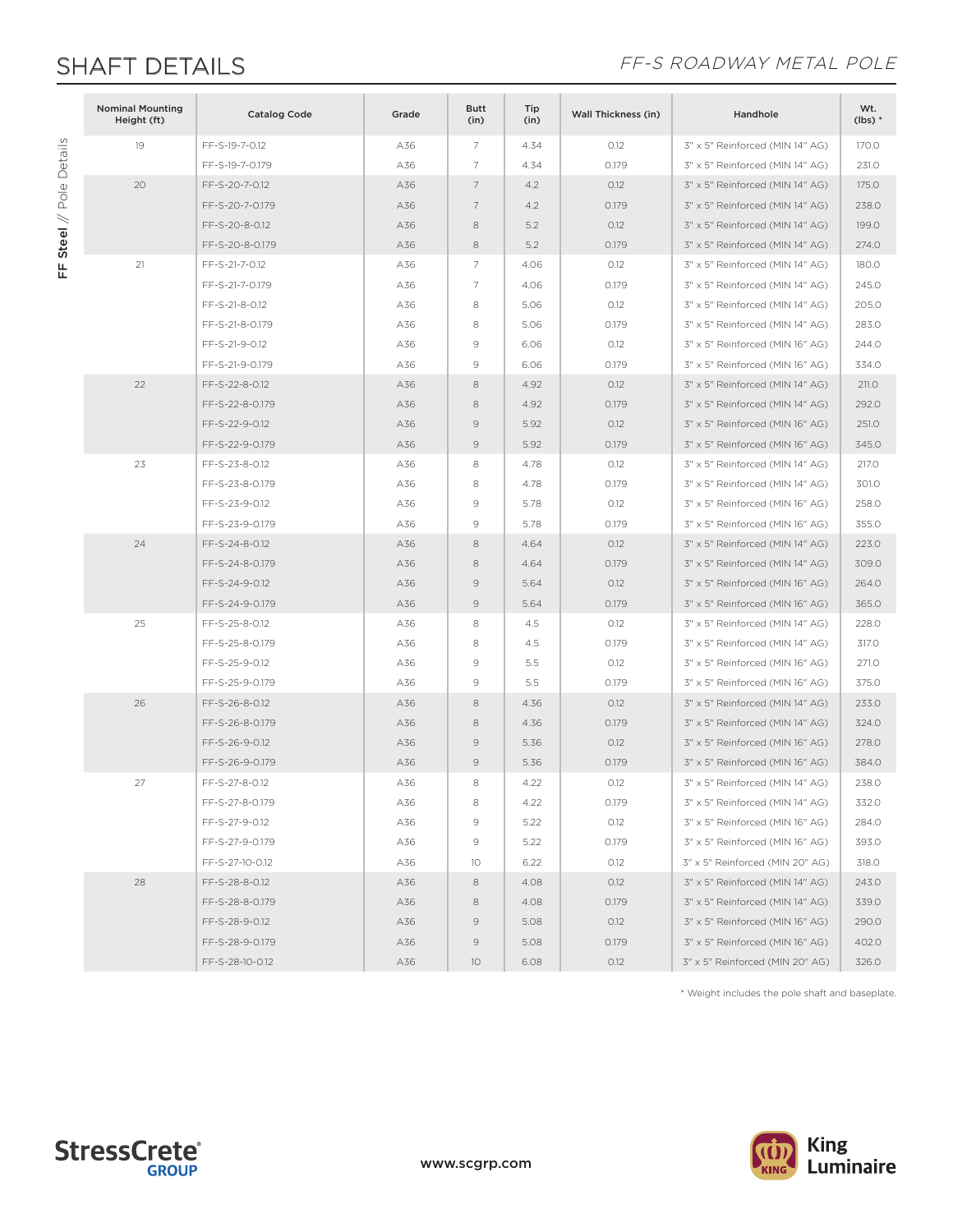## SHAFT LOADING

FF Steel // Loading

FF Steel // Loading

### FF-S ROADWAY METAL POLE

|                     |             |                     |                    | Design Information // AASHTO LTS-6, 2013 ** |                    |                   |                   |                   |                    |                   |                    |                   |  |
|---------------------|-------------|---------------------|--------------------|---------------------------------------------|--------------------|-------------------|-------------------|-------------------|--------------------|-------------------|--------------------|-------------------|--|
| Nominal<br>Mounting |             |                     | 90 MPH             |                                             | <b>100 MPH</b>     |                   | <b>110 MPH</b>    |                   | <b>120 MPH</b>     |                   | <b>150 MPH</b>     |                   |  |
|                     | Height (ft) | <b>Catalog Code</b> | Max EPA<br>(sq ft) | Max Load<br>(lbs)                           | Max EPA<br>(sq ft) | Max Load<br>(lbs) | Max EPA<br>(sqft) | Max Load<br>(lbs) | Max EPA<br>(sq ft) | Max Load<br>(lbs) | Max EPA<br>(sq ft) | Max Load<br>(lbs) |  |
|                     | 19          | FF-S-19-7-0.12      | 20.3               | 400                                         | 16.2               | 300               | 13.1              | 300               | 10.8               | 300               | 6.7                | 200               |  |
|                     |             | FF-S-19-7-0.179     | 29.5               | 400                                         | 23.4               | 400               | 19.3              | 300               | 16.0               | 300               | 9.9                | 200               |  |
|                     | 20          | FF-S-20-7-0.12      | 18.8               | 300                                         | 14.7               | 300               | 11.9              | 300               | 9.9                | 200               | 6.0                | 200               |  |
|                     |             | FF-S-20-7-0.179     | 27.1               | 400                                         | 21.5               | 400               | 17.6              | 300               | 14.6               | 300               | 9.1                | 200               |  |
|                     |             | FF-S-20-8-0.12      | 26.2               | 400                                         | 20.9               | 400               | 17.2              | 300               | 14.3               | 300               | 8.8                | 200               |  |
|                     |             | FF-S-20-8-0.179     | 38.3               | 500                                         | 30.8               | 500               | 25.4              | 400               | 21.1               | 400               | 13.2               | 300               |  |
|                     | 21          | FF-S-21-7-0.12      | 17.3               | 300                                         | 13.4               | 300               | 10.7              | 300               | 9.0                | 200               | 5.4                | 200               |  |
|                     |             | FF-S-21-7-0.179     | 25.0               | 400                                         | 19.9               | 300               | 16.1              | 300               | 13.3               | 300               | 8.3                | 200               |  |
|                     |             | FF-S-21-8-0.12      | 24.1               | 400                                         | 19.4               | 300               | 15.8              | 300               | 13.1               | 300               | 8.0                | 200               |  |
|                     |             | FF-S-21-8-0.179     | 35.4               | 500                                         | 28.6               | 400               | 23.4              | 400               | 19.5               | 300               | 12.1               | 300               |  |
|                     |             | FF-S-21-9-0.12      | 32.5               | 500                                         | 26.2               | 400               | 21.4              | 400               | 17.9               | 300               | 10.7               | 300               |  |
|                     |             | FF-S-21-9-0.179     | 39.8               | 500                                         | 31.9               | 500               | 26.2              | 400               | 21.8               | 400               | 13.3               | 300               |  |
|                     | 22          | FF-S-22-8-0.12      | 22.3               | 400                                         | 17.9               | 300               | 14.5              | 300               | 12.0               | 300               | 7.3                | 200               |  |
|                     |             | FF-S-22-8-0.179     | 32.8               | 500                                         | 26.5               | 400               | 21.6              | 400               | 18.1               | 300               | 11.2               | 300               |  |
|                     |             | FF-S-22-9-0.12      | 30.1               | 500                                         | 24.3               | 400               | 19.9              | 300               | 16.6               | 300               | 9.9                | 200               |  |
|                     |             | FF-S-22-9-0.179     | 37.0               | 500                                         | 29.8               | 400               | 24.4              | 400               | 20.3               | 400               | 12.3               | 300               |  |
|                     | 23          | FF-S-23-8-0.12      | 20.5               | 400                                         | 16.5               | 300               | 13.4              | 300               | 11.O               | 300               | 6.7                | 200               |  |
|                     |             | FF-S-23-8-0.179     | 30.5               | 500                                         | 24.5               | 400               | 20.0              | 400               | 16.8               | 300               | 10.3               | 300               |  |
|                     |             | FF-S-23-9-0.12      | 28.2               | 400                                         | 22.5               | 400               | 18.5              | 300               | 15.3               | 300               | 9.2                | 200               |  |
|                     |             | FF-S-23-9-0.179     | 34.5               | 500                                         | 27.8               | 400               | 22.7              | 400               | 18.9               | 300               | 11.4               | 300               |  |
|                     | 24          | FF-S-24-8-0.12      | 19.3               | 300                                         | 15.2               | 300               | 12.3              | 300               | 10.1               | 300               | 6.0                | 200               |  |
|                     |             | FF-S-24-8-0.179     | 28.6               | 400                                         | 22.7               | 400               | 18.7              | 300               | 15.5               | 300               | 9.5                | 200               |  |
|                     |             | FF-S-24-9-0.12      | 26.3               | 400                                         | 20.9               | 400               | 17.2              | 300               | 14.2               | 300               | 8.5                | 200               |  |
|                     |             | FF-S-24-9-0.179     | 32.3               | 400                                         | 25.9               | 400               | 21.2              | 400               | 17.6               | 300               | 10.6               | 300               |  |
|                     | 25          | FF-S-25-8-0.12      | 17.8               | 300                                         | 13.9               | 300               | 11.2              | 300               | 9.4                | 200               | 5.5                | 200               |  |
|                     |             | FF-S-25-8-0.179     | 26.6               | 400                                         | 21.1               | 400               | 17.3              | 300               | 14.3               | 300               | 8.8                | 200               |  |
|                     |             | FF-S-25-9-0.12      | 24.4               | 400                                         | 19.7               | 300               | 16.0              | 300               | 13.2               | 300               | 7.8                | 200               |  |
|                     |             | FF-S-25-9-0.179     | 30.2               | 500                                         | 24.2               | 400               | 19.9              | 300               | 16.4               | 300               | 9.9                | 200               |  |
|                     | 26          | FF-S-26-8-0.12      | 16.5               | 300                                         | 12.8               | 300               | 10.3              | 300               | 8.6                | 200               | 4.9                | 200               |  |
|                     |             | FF-S-26-8-0.179     | 24.8               | 400                                         | 19.7               | 300               | 16.0              | 300               | 13.2               | 300               | 8.1                | 200               |  |
|                     |             | FF-S-26-9-0.12      | 22.7               | 400                                         | 18.3               | 300               | 14.8              | 300               | 12.2               | 300               | 7.2                | 200               |  |
|                     |             | FF-S-26-9-0.179     | 28.4               | 400                                         | 22.6               | 400               | 18.5              | 300               | 15.3               | 300               | 9.2                | 200               |  |
|                     | 27          | FF-S-27-8-0.12      | 15.3               | 300                                         | 11.8               | 300               | 9.6               | 200               | 7.8                | 200               | 4.4                | 200               |  |
|                     |             | FF-S-27-8-0.179     | 23.1               | 400                                         | 18.4               | 300               | 14.8              | 300               | 12.2               | 300               | 7.4                | 200               |  |
|                     |             | FF-S-27-9-0.12      | 21.1               | 400                                         | 17.0               | 300               | 13.7              | 300               | 11.3               | 300               | 6.6                | 200               |  |
|                     |             | FF-S-27-9-0.179     | 26.6               | 400                                         | 21.1               | 400               | 17.3              | 300               | 14.3               | 300               | 8.5                | 200               |  |
|                     |             | FF-S-27-10-0.12     | 28.4               | 400                                         | 22.6               | 400               | 18.5              | 300               | 15.2               | 300               | 8.8                | 200               |  |
|                     | 28          | FF-S-28-8-0.12      | 14.1               | 300                                         | 10.8               | 300               | 8.7               | 200               | 7.1                | 200               | 4.0                | 200               |  |
|                     |             | FF-S-28-8-0.179     | 21.6               | 400                                         | 17.1               | 300               | 13.7              | 300               | 11.3               | 300               | 6.8                | 200               |  |
|                     |             | FF-S-28-9-0.12      | 19.9               | 300                                         | 15.8               | 300               | 12.7              | 300               | 10.4               | 300               | 6.1                | 200               |  |
|                     |             | FF-S-28-9-0.179     | 24.8               | 400                                         | 19.9               | 300               | 16.1              | 300               | 13.3               | 300               | 7.8                | 200               |  |
|                     |             | FF-S-28-10-0.12     | 26.6               | 400                                         | 21.1               | 400               | 17.3              | 300               | 14.2               | 300               | 8.1                | 200               |  |

\*\* EPA represents the Effective Projected Area of the attachments on the pole. Designs are limited to post top luminaires or attachments located at or below the mounting height. Consult factory for poles supporting attachments located above the mounting height.